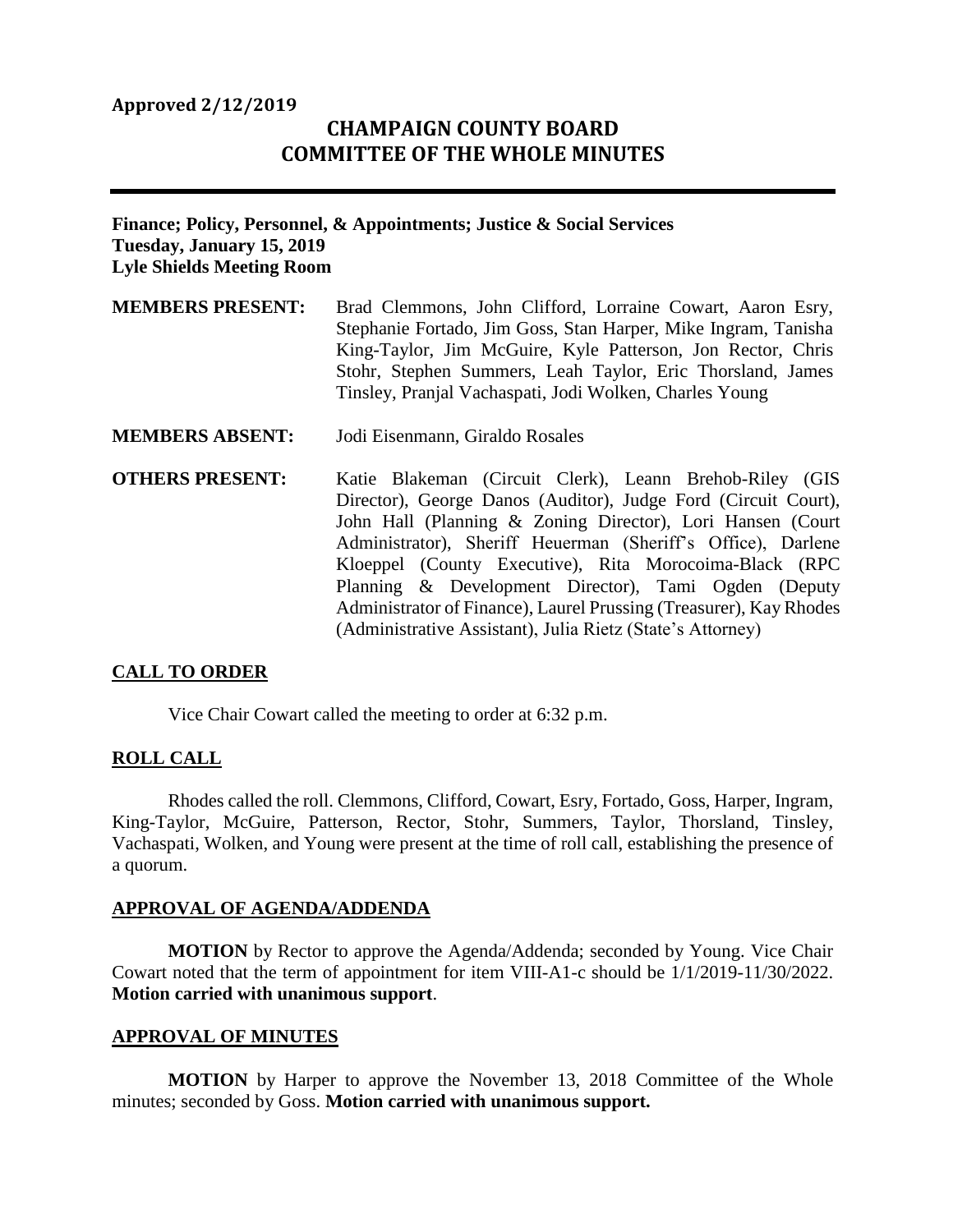*Page 2*

## **PUBLIC PARTICIPATION**

There was no public participation.

## **COMMUNICATIONS**

Young announced that Martin Luther King Jr. community celebrations would take place on Friday, Saturday, Sunday, and Monday. Alissia Young would be recognized at the Martin Luther King Jr. Countywide Celebration at 4:00 p.m. on Friday, January 18, 2019 at the Vineyard Church. Young reminded everyone that information on the new Illinois State Laws was available as of January 1, 2019.

Rector announced that he would participate in the C-U at Home's One Winter Night event on February Feb 1-2, 2019, held in downtown Champaign.

Ingram announced that several community organizations were accepting winter clothing donations including the Cunningham Township office and Austin's Place.

## **JUSTICE & SOCIAL SERVICES**

### Drug Court Presentation

Circuit Court Judge Ford and Amber Edmonds, Drug Court Coordinator provided an overview of the Champaign County Drug Court operations, activities, and results.

Stohr inquired about the need for a full-time Sheriff's Deputy instead of part-time. Judge Ford agreed that a full-time deputy would be helpful, but he recognized that this would be dependent upon the Sheriff's available man-power.

Tinsley asked for clarification on the types of offenders who qualify for the program. Judge Ford explained that first-time offenders did not qualify; the program is aimed at those with a felony conviction and are eligible for probation.

Vachaspati asked if the program included medication-assisted treatment. Judge Ford affirmed that medication-assisted treatment is allowed. Vachaspati asked if the program would be beneficial to those who may not meet the eligibility requirements. Judge Ford indicated that the program would be beneficial to others, however the eligibility requirements are set by the Supreme Court.

Patterson asked for further explanation on Pre-adjudicatory Drug Court. Judge Ford explained that this type of drug court allows someone to plead guilty, but they are not sentenced. Champaign County Drug Court is post-adjudicatory based on high-risk/high need participants – many have a co-occurring mental illness; it is a voluntary program; participants cannot be a danger to the public; and they must plead guilty to a felony and receive drug court probation.

Judge Ford discussed the duties performed by the part-time Sheriff's deputy. The deputy helps to maintain order in the courtroom; checks on the participant at home on a regular basis, building trust with the participant and the family; the deputy also shares his/her insights regarding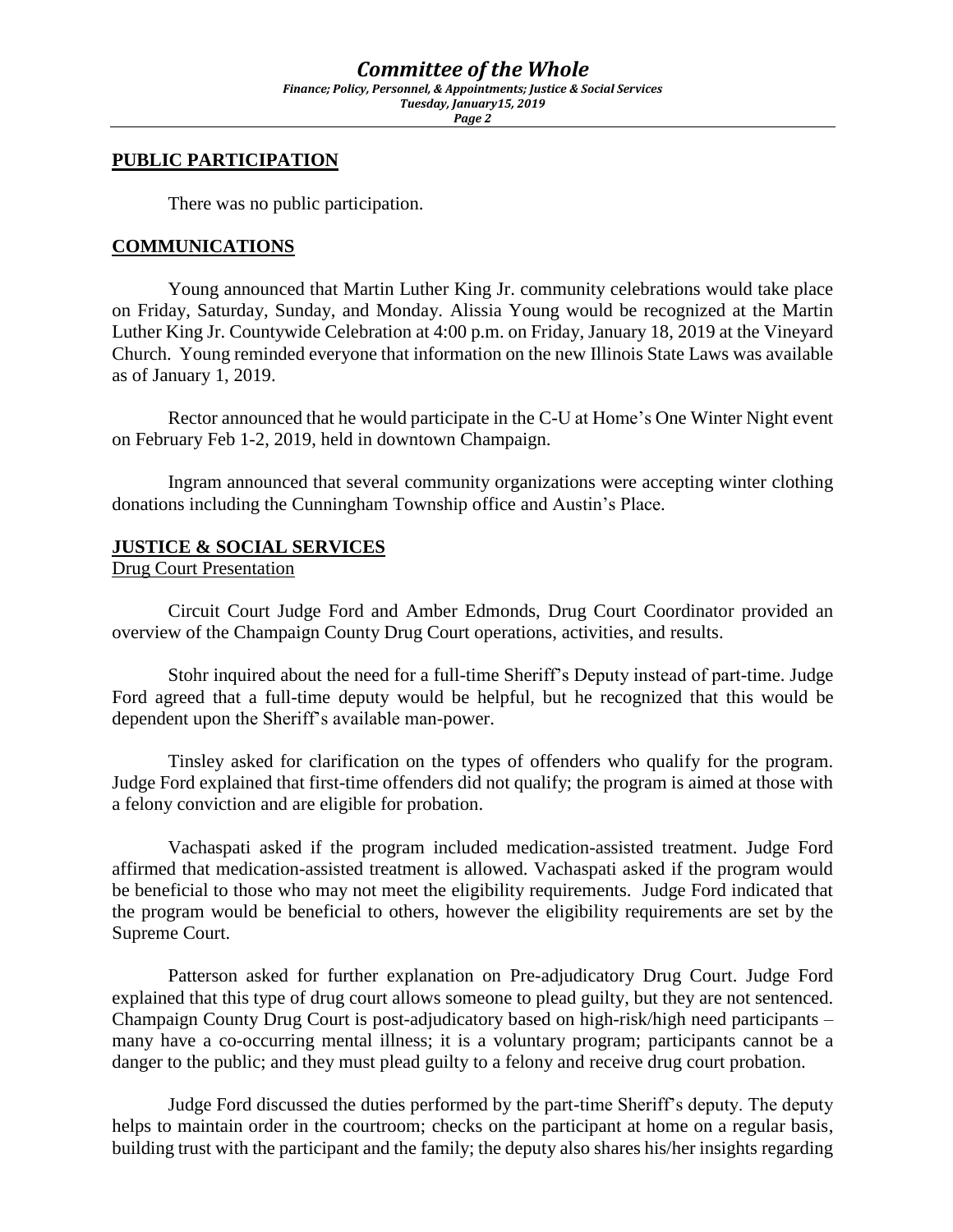*Page 3*

the participant's needs with the judge. Judge Ford indicated that the program would benefit from the use of a full-time deputy and the ability to perform weekend drug-testing. Funding continues to be an issue for the County and the local municipalities.

## Monthly Reports

The monthly reports were received and placed on file.

#### Other Business

There was no other business.

### Chair's Report

There was no Chair's report.

## **POLICY, PERSONNEL, & APPOINTMENTS**

Appointments/Reappointments

Young noted the FY2019 list of expiring appointments for the committee's information.

**MOTION** by Young to recommend County Board approval of a resolution appointing Cynthia E. Cunningham to the Sheriff's Merit Commission, term 12/1/2018-11/30/2024; seconded by Vachaspati. **Motion carried with unanimous support.**

**MOTION** by Young to recommend County Board approval of a resolution appointing Ryan Elwell as the Zoning Board of Appeals Chair, term1/1/2019- 11/30/2022; seconded by Esry. **Motion carried with unanimous support.** 

**MOTION** by Young to recommend County Board approval of a resolution appointing Lori Larson to the Rural Transit Advisory Group, term 1/1/2019-12/31/2020; seconded by Goss. **Motion carried with unanimous support.**

**MOTION** by Young to recommend County Board approval of a resolution appointing Mitchel Swim to the Eastern Illinois Economic Development Authority Board, term 1/21/2019- 1/19/2025; seconded by Harper. **Motion carried with unanimous support.**

County Clerk Report

The December 2018 report and Semi-Annual report were received and placed on file.

County Executive Report

The November and December 2018 HR reports were received and placed on file.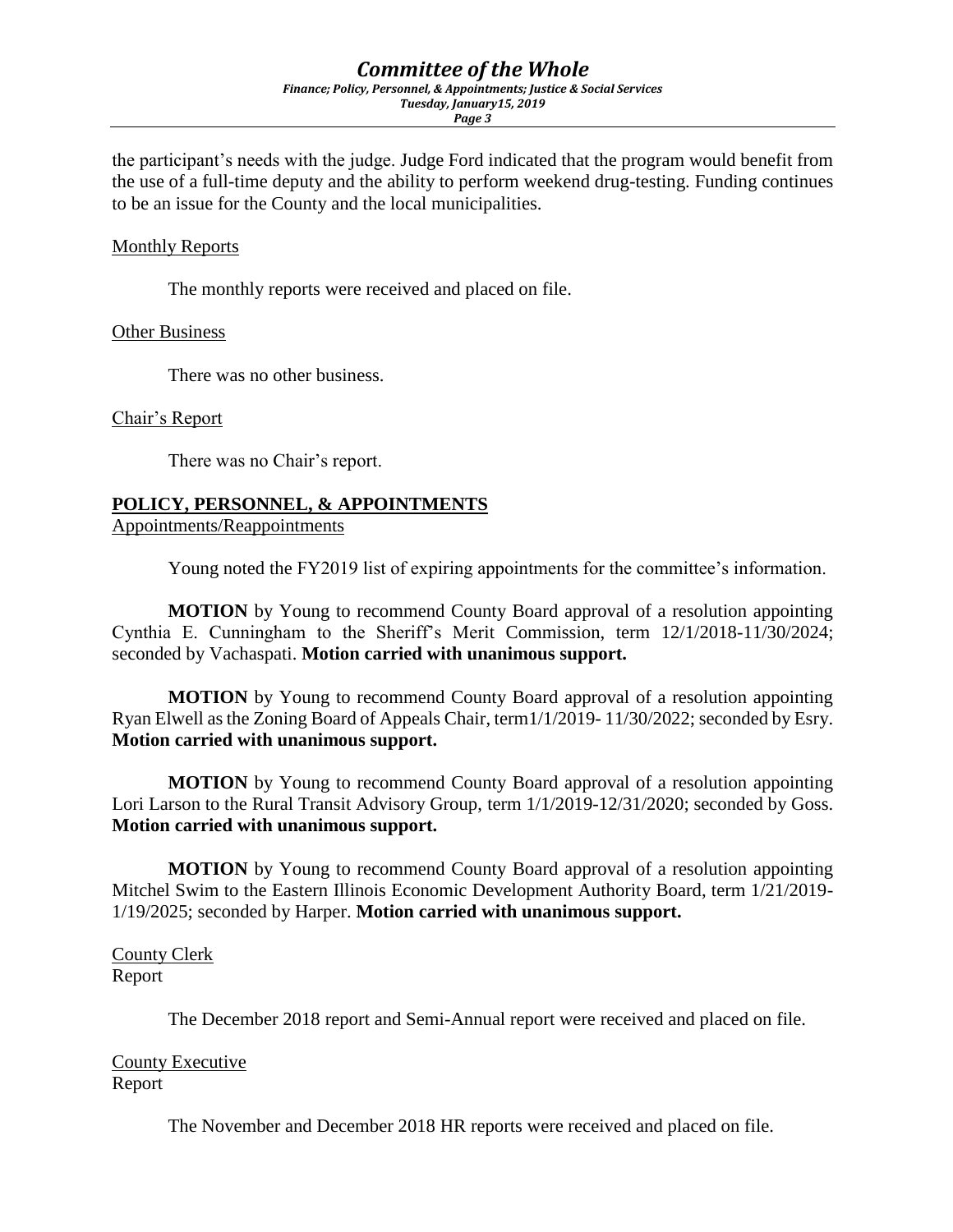Circuit Clerk Position Recommendation

**MOTION** by Young to recommend to the Finance Committee of the Whole approval of re-classification of the Circuit Clerk Financial Manager position assigned to Grade Range I to Grade Range K; seconded by Tinsley.

Discussion followed regarding Committee of the Whole voting procedures and Robert's Rules of Order. **Motion carried with unanimous support.**

#### Other Business

There was no other business.

#### Chair's Report

Young noted that the Lincoln Legacy Committee had one appointment expiring February 28, 2019 for the committee's information.

#### Designation of Items to be Placed on the Consent Agenda

Items A1b; A1c; A1d; and A1e were designated for the Consent Agenda.

#### **FINANCE**

Budget Amendments/Transfers

**MOTION** by McGuire to recommend County Board approval of a resolution authorizing **Budget Amendment 18-00076** for Fund 080 General Corporate / Dept. 042 Coroner with increased appropriations of \$16,375 and increased revenue of \$7,478 to cover end of year expenses for former employee benefit payout and part-time staff; seconded by Ingram. **Motion carried with unanimous support.**

**MOTION** by Clemmons to recommend County Board approval of a resolution authorizing **Budget Amendment 18-00077** for Fund 685 Specialty Courts / Dept. 031 Circuit Court with increased appropriations of \$2,000 and matching revenue received would be used for increased Drug Court expenditures; seconded by Young. **Motion carried with unanimous support.**

**MOTION** by Clifford to recommend County Board approval of a resolution authorizing **Budget Amendment 18-00081** for Fund 621 State's Attorney Drug Forfeitures / Dept. 041 State's Attorney with increased appropriations of \$10,000 and no matching revenue for end of year expenses; seconded by Esry. **Motion carried with unanimous support.**

**MOTION** by Fortado to recommend County Board approval of a resolution authorizing **Budget Amendment 18-00082** for Fund 080 General Corporate / Dept. 041 State's Attorney with increased appropriations of \$1,831 and matching revenue to match state stipend for increase to State's Attorney salary; seconded by Patterson. **Motion carried with unanimous support.**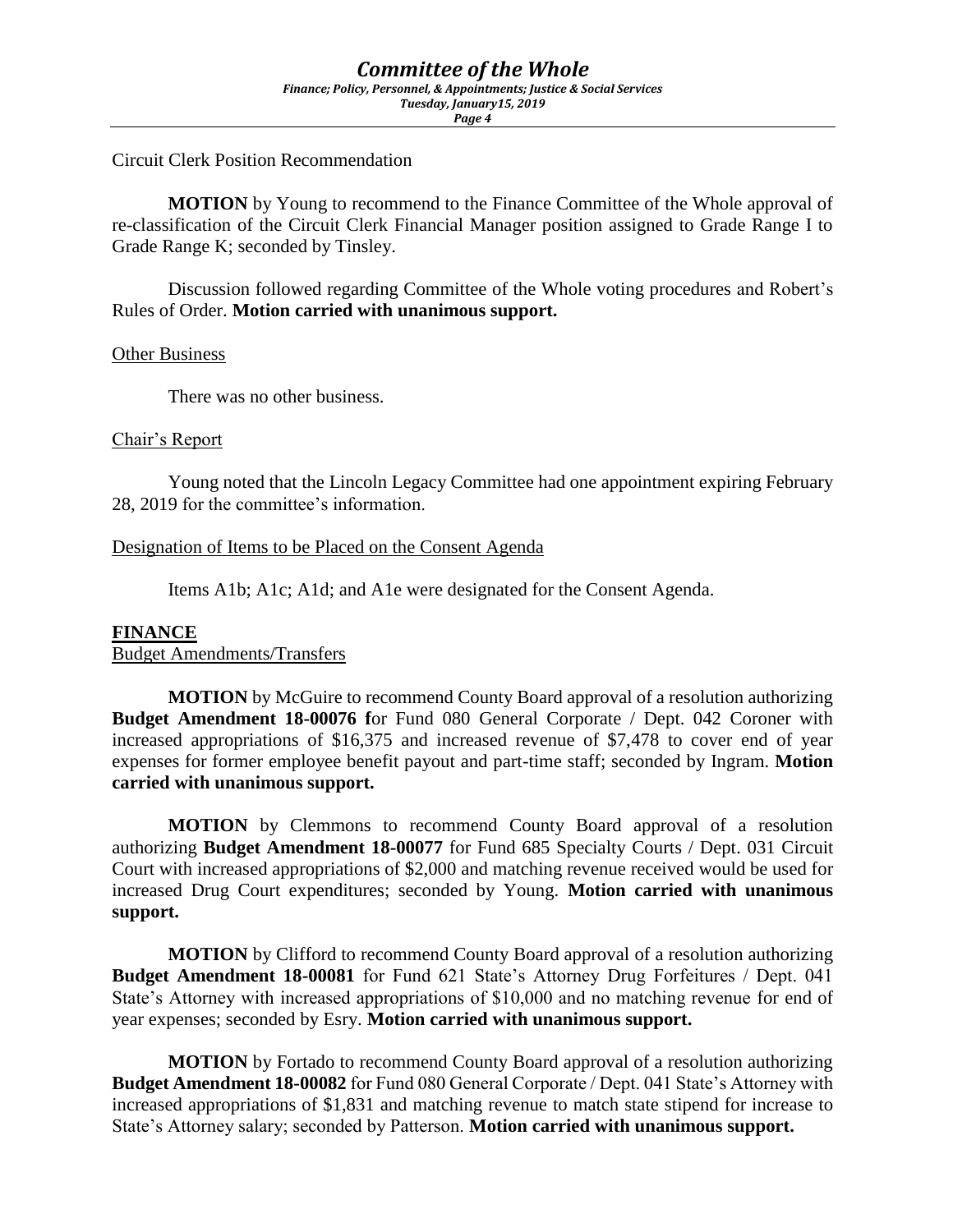**MOTION** by McGuire to recommend County Board approval of a resolution authorizing **Budget Transfer 18-00008** for Fund 080 General Corporate / Dept. 041 State's Attorney, total transfer \$23,918 for personnel expenses due to loss of grant funding; seconded by Young. **Motion carried with unanimous support.**

**MOTION** by Clemmons to recommend County Board approval of a resolution authorizing **Budget Amendment 18-00086** for Fund 610 Working Cash / Dept. 026 County Treasurer with increased appropriations of \$3,787 and matching revenue to reflect actual interest earned; seconded by Tinsley. **Motion carried with unanimous support.** 

**MOTION** by Thorsland to recommend County Board approval of a resolution authorizing **Budget Amendment 19-00005** for Fund 075 Regional Planning Commission / Dept. 870 Weatherization-NICOR with increased appropriations of \$85,000 and matching revenue to reflect new contract with NICOR that supplements the Illinois Home Weatherization Assistance Program; seconded by Summers.

Stohr asked for more detail on the number of households that would receive assistance. Discussion followed. **Motion carried with unanimous support.** Goss recommended that the item be placed on the County Board agenda and not the Consent agenda so that further information could be obtained before the final vote.

**MOTION** by Ingram to recommend County Board approval of a resolution authorizing **Budget Amendment19-00006** for Fund 075 Regional Planning Commission / Dept. 847 Permanent Supportive Housing-Physical Disabilities with increased appropriations of \$26,000 and matching revenue to accommodate alternating program years for subsidized rental assistance for low-income disabled adults; seconded by Patterson. **Motion carried with unanimous support.** 

**MOTION** by Vachaspati to recommend County Board approval of a resolution authorizing **Budget Amendment 19-00007** for Fund 075 Regional Planning Commission / Dept. 848 Champaign County Safety Forecasting Tool with increased appropriations of \$184,200 with matching revenue for the development of a safety forecasting tool for estimating future crashes and projection of average daily traffic using the travel demand model; seconded by Patterson.

King-Taylor asked for more detail regarding the use and benefits of the forecasting tool. Rita Morocoima-Black, the Regional Planning Commission Planning and Development Director explained that they currently have a Travel Demand Model in place for Champaign County. The Travel Demand Model can estimate future traffic volumes on various roadways. The development of the forecasting tool would provide the ability to predict future crashes and dangerous intersections based on roadway conditions and future roadway plans. **Motion carried with unanimous support.** 

**MOTION** by Stohr to recommend County Board approval of a resolution authorizing **Budget Amendment 19-00008** for Fund 850 Geographic Information System Joint Venture / Dept. 111 Operations and Administration with increased appropriations of \$42,000 and increased revenue of \$27,000 for acquisition of LIDAR through USGS 3D Elevation Program; seconded by Patterson. **Motion carried with unanimous support.**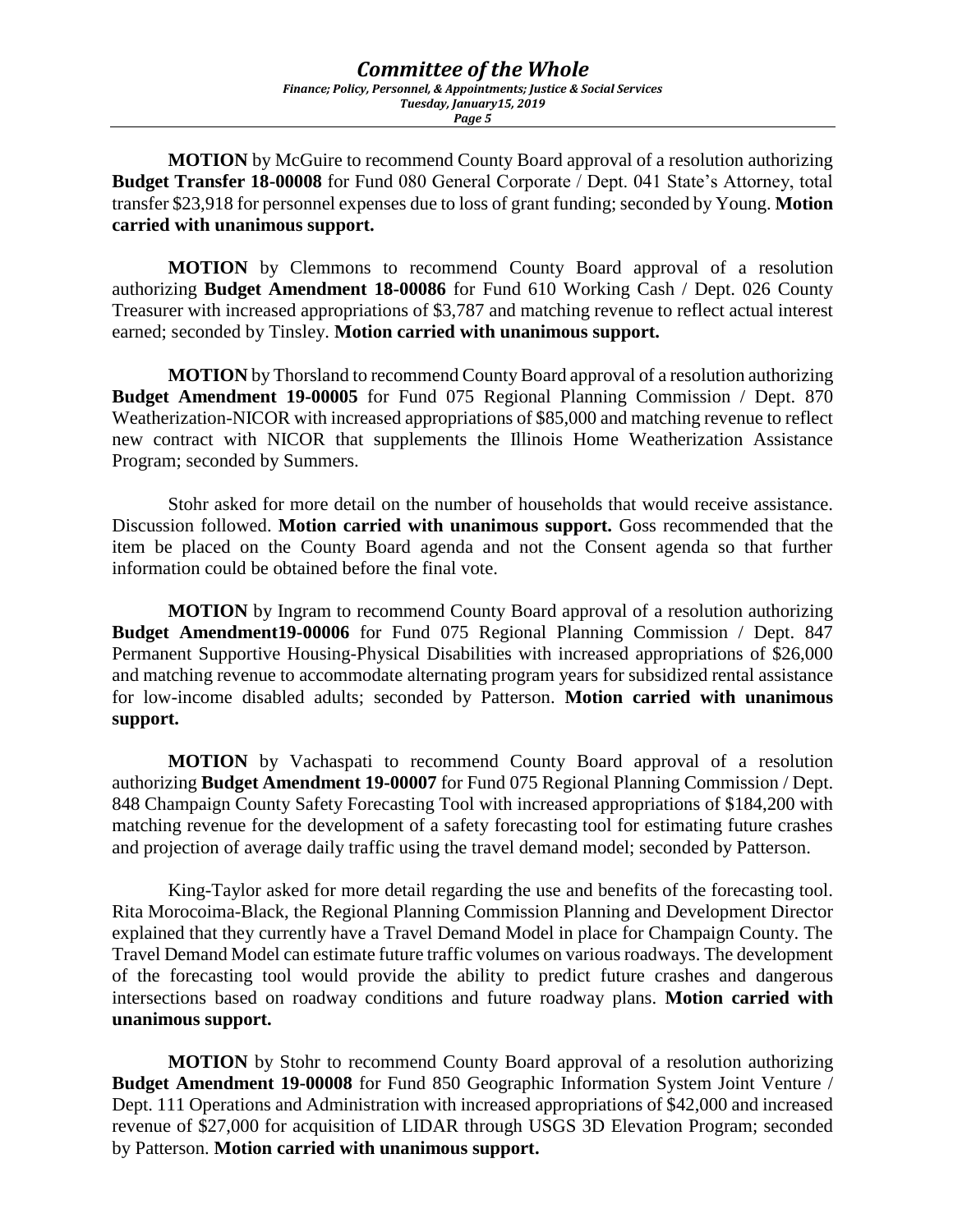# *Committee of the Whole*

*Finance; Policy, Personnel, & Appointments; Justice & Social Services Tuesday, January15, 2019*

*Page 6*

Treasurer Monthly Reports

The Treasurer's reports were not available for review or action.

Auditor Monthly Report

The Auditor's November and December 2018 reports were received and placed on file.

## Animal Control Shelter Medicine Agreement

**MOTION** by Vachaspati to recommend County Board approval of a resolution authorizing the Shelter Medicine Intergovernmental Agreement between the Board of Trustees of the University of Illinois and Champaign County Animal Control; seconded by McGuire. **Motion carried with unanimous support.**

### Sheriff

National Ballistic Information Agreement

**MOTION** by Patterson to recommend County Board approval of a resolution authorizing an Intergovernmental Agreement for Cost-Sharing of Extended Warranty for National Ballistic Information Network Equipment, Technical Support, and Training; seconded by Ingram.

Sheriff Heuerman explained that this shared resource would allow the Sheriff's Office to more easily link evidence retrieved from crime scenes where a shooting has occurred to a national database, resulting in more efficient and effective investigations and apprehensions of violent criminals. The Champaign Police Department is the lead agency for this technology and equipment. This agreement would allow the Sheriff's Office continuous access and further interagency collaborations. **Motion carried with unanimous support.** 

## County Executive

FY2018 General Corporate Fund Projection and Budget Change Reports

Ogden noted that this would not be the final report for the FY2018 General Corporate Fund Budget because the County would continue to receive revenues and have expenditures for FY2018 into February.

Ogden explained that the Revenue Report showed a budget variance of over \$500,000 under Property Taxes associated with the hospital property tax exemption case. The County would not receive the revenue for FY2018 because there has not been a ruling yet. The FY2019 Levy has been prepared in the same manner to allow for receipt of the revenue if a ruling is made in the County's favor.

Ogden explained that real estate market transactions have resulted in increased Revenue Stamp revenues. There is a corresponding increase in the Purchase Document Stamps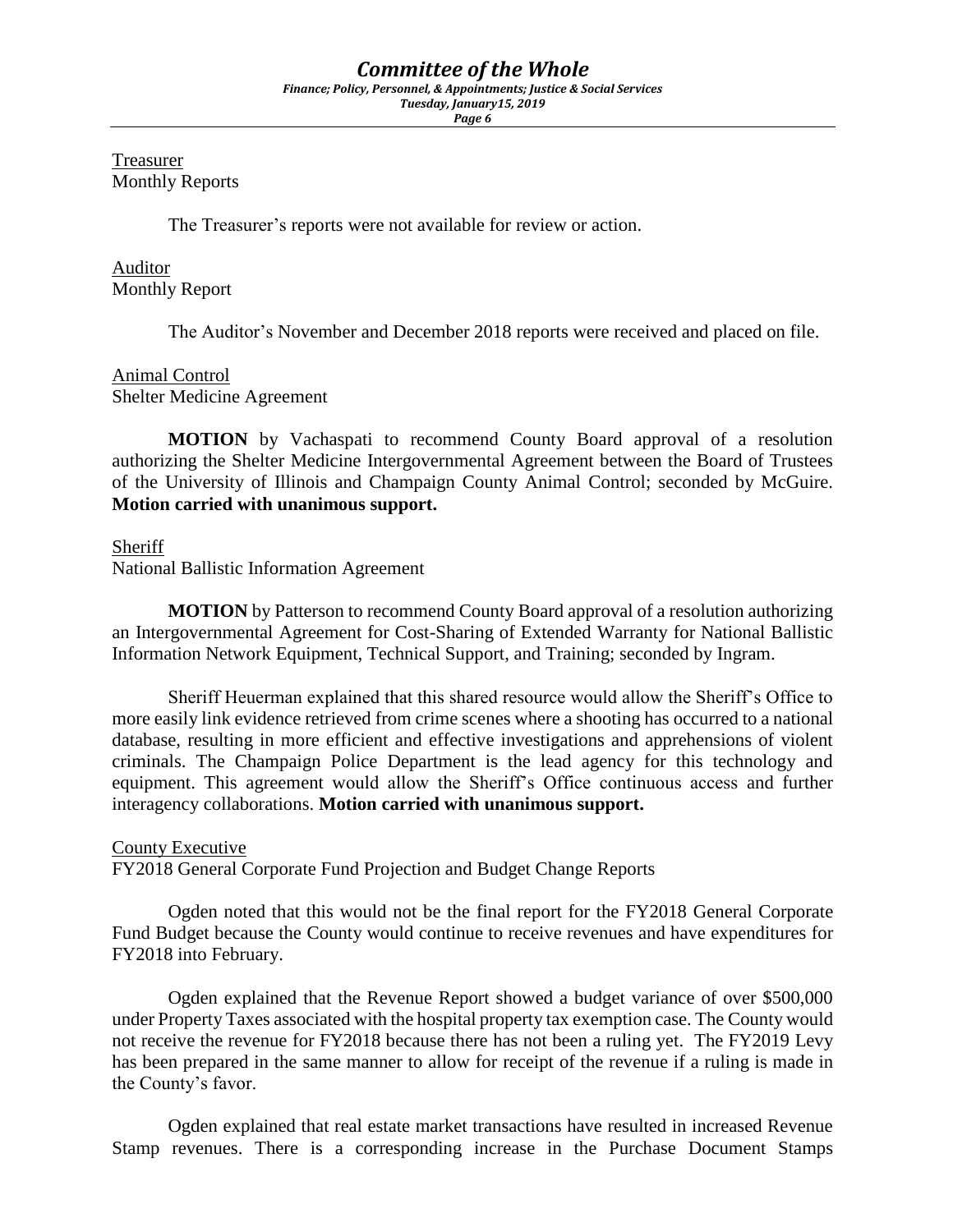# *Committee of the Whole*

*Finance; Policy, Personnel, & Appointments; Justice & Social Services Tuesday, January15, 2019*

*Page 7*

expenditure. The Illinois Department of Revenue Federal Tax Law changes have caused FY2018 Personal Property Replacement Tax revenues to be higher than anticipated. Sales Tax revenues reflect strong growth, The University of Illinois Index was 105.5 in December, its highest level since February 2016. The Governor's proposed extension of the 10% Income Tax cut was reduced to 5% for State FY2019. The cost of the 10% cut was \$321,817. The 5% cut (July 1, 2018-June 30, 2019) has cost the County \$58,617 so far. In September 2018, the City of Champaign notified the County of an unplanned TIF Surplus distribution for the expired Downtown TIF. Fees and Fines revenues continue to reflect improvement over prior fiscal year-to-date revenues.

The projected Fund Balance for FY2018 is just over \$5 million or 13.6%. however, if the transfer of funds to the nursing home for payment of outstanding accounts payable is approved, the projected ending Fund Balance will be just over \$3 million or 7.9%.

Fortado asked if this would affect the County's bond rating. Ogden explained that Moody's Investor Service was currently looking the FY2017 budget.

Re-classification of Circuit Clerk Financial Manager Position

**MOTION** by Fortado to recommend County Board approval of a resolution authorizing an amendment to the schedule of authorized positions for the Circuit clerk by the re-classification of the Circuit clerk Financial Manager position assigned to Grade Range I to Grade Range K; seconded by King-Taylor. **Motion carried with unanimous support.** 

#### Planning & Zoning

Pre-Disaster Hazard Mitigation Planning Grant

**MOTION** by Patterson to recommend County Board approval of a resolution authorizing the application, and if awarded, the acceptance of the Pre-Disaster Hazard Mitigation Planning Grant; seconded by Esry. **Motion carried with unanimous support.** 

## Other Business

Fortado commended the City of Champaign for their recent initiation program to certify minority and women-based local businesses. She recommended that the County also pursue this type of program.

## Chair's Report

There was no Chair's report.

#### Designation of Items for the Consent Agenda

Items A1a-f; A1h-j; A4a; A5a; A6b; A7a; were designated for the Consent Agenda.